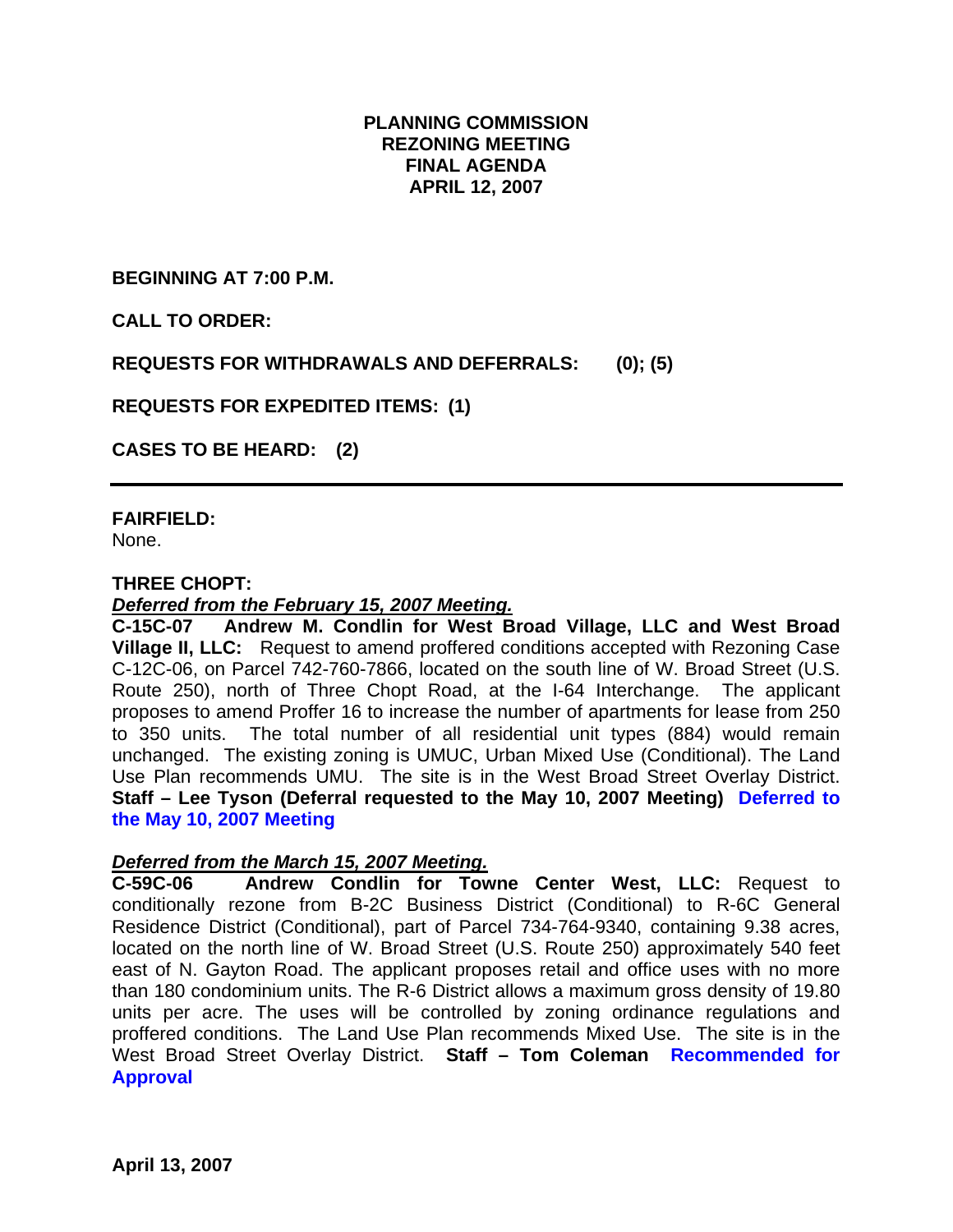## *Deferred from the March 15, 2007 Meeting.*

**P-19-06 Andrew Condlin for Towne Center West, LLC:** Request for a Provisional Use Permit under Sections 24-36.1(b), 24-120 and 24-122.1 of the County Code to permit retail and office uses within a proposed multi-family development on part of Parcel 734-764-9340, located on the north line of W. Broad Street (U.S. Route 250) approximately 540 feet east of N. Gayton Road. The existing zoning is B-2C Business District (Conditional). The property is the subject of rezoning case C-59C-06, which proposes to rezone the property to R-6C General Residence District (Conditional). The Land Use Plan recommends Mixed Use. The site is in the West Broad Street Overlay District. **Staff – Tom Coleman Recommended for Approval** 

**C-18C-07 Jeff S. McKay for Centex Homes:** Request to conditionally rezone from A-1 Agricultural District to R-2AC One-Family Residence District (Conditional), Parcels 739-770-5439, -7142 and -9147, containing approximately 7.096 acres, located on the north line of Shady Grove Road approximately 715 feet east of Pouncey Tract Road. The applicant proposes a single-family residential subdivision with a maximum density not to exceed 1.6 units per acre. The R-2A District allows a minimum lot size of 13,500 square feet and a maximum gross density of 3.23 units per acre. The use will be controlled by zoning ordinance regulations and proffered conditions. The Land Use Plan recommends Suburban Residential 1, 1.0 to 2.4 units net density per acre. **Staff – Tom Coleman (Expedited agenda requested) Recommended for Approval** 

# **TUCKAHOE:**

**C-19C-07 John G. Adamson:** Request to conditionally rezone from R-1 One-Family Residence District to O-2C Office District (Conditional), Parcel 742-742-7724, containing approximately 1.06 acres, located on the north line of Patterson Avenue (State Route 6) at Otlyn Road. The applicant proposes a professional office. The use will be controlled by zoning ordinance regulations and proffered conditions. The Land Use Plan recommends Environmental Protection Area. **Staff – Livingston Lewis (Deferral requested to the May 10, 2007 Meeting) Deferred to the May 10, 2007 Meeting**

### **VARINA:**

### *Deferred from the January 11, 2007 Meeting.*

**P-13-06 Burke Lewis for New Cingular Wireless PCS, LLC (Lessee):** Request for a Provisional Use Permit under Sections 24-95(a), 24-120 and 24-122.1 of the County Code in order to construct a 199' high telecommunications tower, on parts of Parcels 855-689-5504 and 855-688-7082, located approximately 1,450 feet south of Charles City Road and 400 feet west of Upper Western Run Lane. The existing zoning is A-1 Agricultural District. The Land Use Plan recommends Prime Agriculture. **Staff – Tom Coleman (Deferral requested to July 12, 2007 Meeting) Deferred to the July 12, 2007 Meeting**

### *Deferred from the March 15, 2007 Meeting.*

**C-3C-07 The Tetra Group One, LLC:** Request to conditionally rezone from A-1 Agricultural District, R-3 One-Family Residence District, R-5 General Residence District